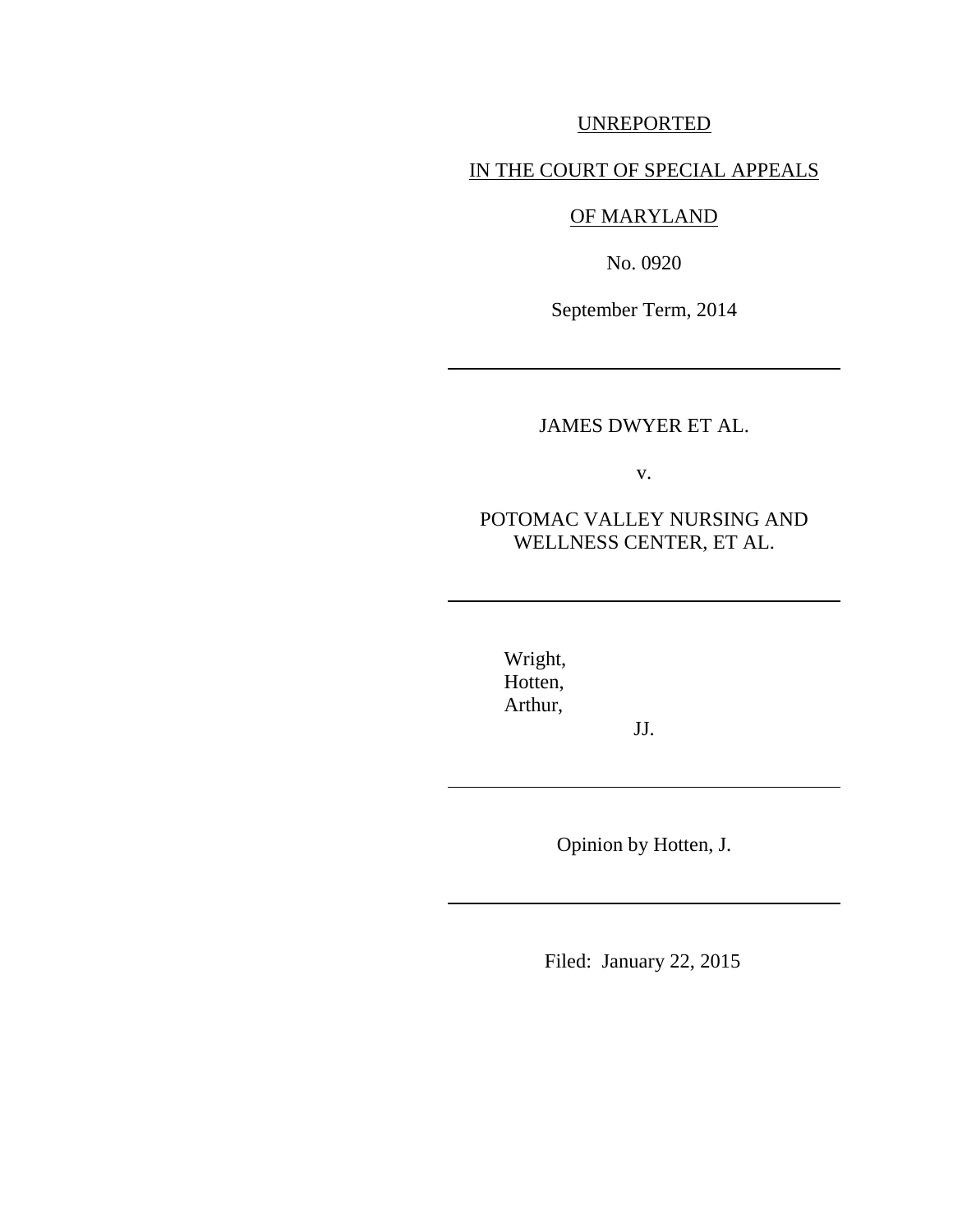Appellee, Potomac Valley Nursing and Wellness Center ("Potomac Valley"), filed a Petition in the Circuit Court for Montgomery County, seeking the appointment of a guardian over Gail Reinheimer ("Ms. Reinheimer"). Appellant, James Dwyer, sought appointment as Ms. Reinheimer's guardian. Instead, the court appointed the Director of the Montgomery County Area Agency on Aging as guardian. Appellant appealed, presenting three questions for our review:

I. Did the [circuit] [c]ourt err when it found that [Ms.] Reinheimer lacks sufficient understanding to make and communicate responsible decisions concerning her person, and that no less restrictive form of intervention is available that is consistent with her [] welfare and safety?

II. Did the [circuit] [c]ourt err when it found that [Ms.] Reinheimer is unable to manage her affairs effectively because of physical and mental disabilities, and that no less restrictive form of intervention is available that is consistent with her welfare and safety?

III. Did the [circuit] [c]ourt err when it admitted into evidence hearsay testimony of the certifying physician and hearsay testimony of a social worker, both witnesses for the [a]ppellee?

For the reasons that follow, we shall affirm the judgment of the circuit court.

### **FACTUAL AND PROCEDURAL HISTORY**

Ms. Reinheimer, was born on June 9, 1941. In the 1960's, she became friends with appellant, James Dwyer, and the two maintained a long term relationship. The couple never married and Ms. Reinheimer had no children. In 2008, Ms. Reinheimer executed a power of attorney designating appellant and two other friends, Sue Voss ("Ms. Voss"), and Joan Winston ("Ms. Winston") as co-agents for financial and medical purposes. In September 2013, appellant resigned as power of attorney, after, allegedly, being misled by Ms. Voss and Ms. Winston.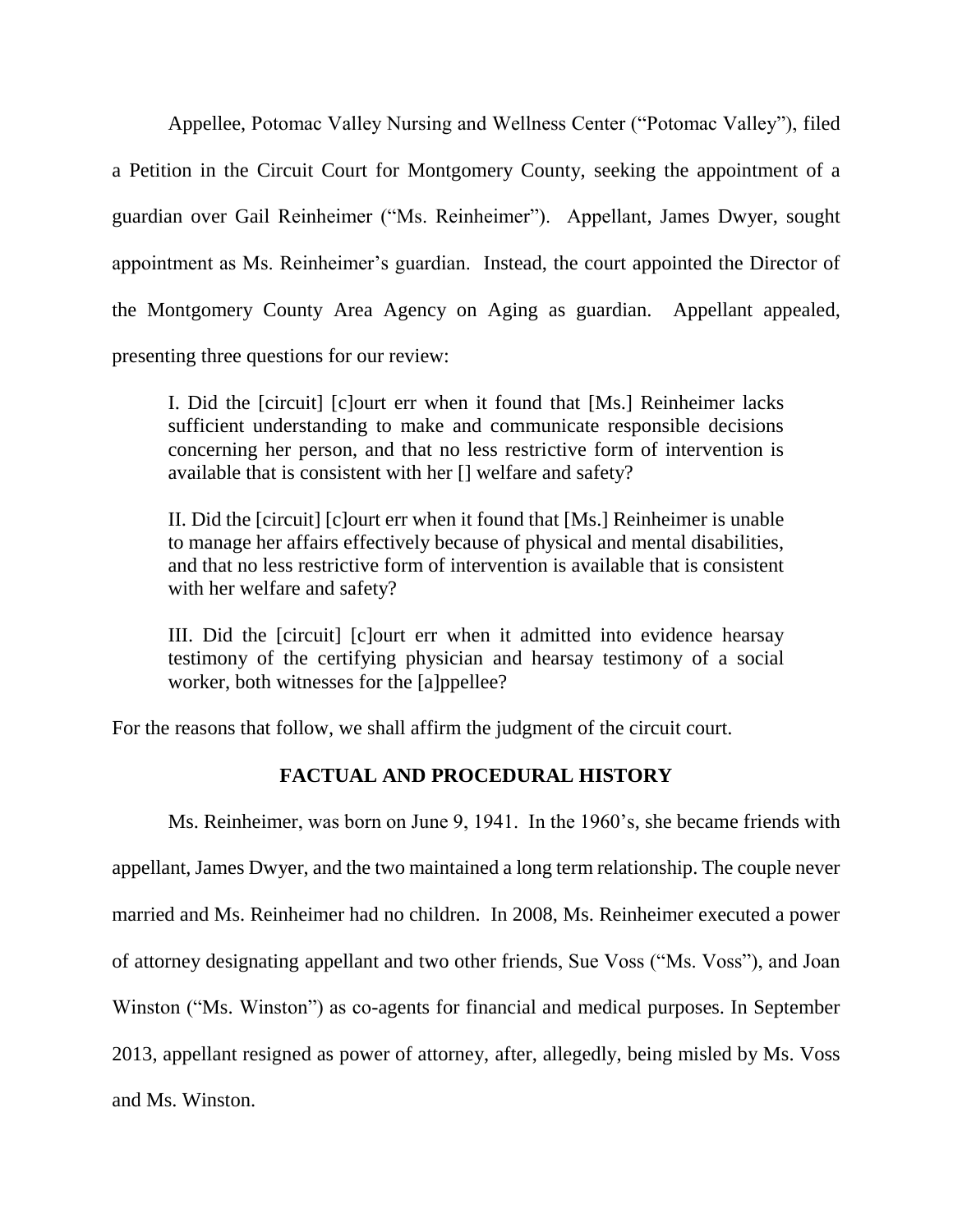Over the last few years, appellant, Ms. Voss and Ms. Winston, would occasionally visit Ms. Reinheimer to assist with household matters. By 2013, Ms. Reinheimer's health and physical condition had deteriorated. She was afflicted by several medical issues which rendered her wheelchair bound. In August 2013, she was diagnosed with a pituitary tumor resulting in her neck appearing to be twisted and her chin being laid on her chest. That same month, after complaining of breathing problems, Ms. Reinheimer was admitted to Sibley Hospital in Washington D.C. The next month, she was transferred to Potomac Valley for care. Over the next several months, she was treated and evaluated by the medical staff at Potomac Valley. The staff determined that, along with her health problems, Ms. Reinheimer was suffering from psychosis, a delusional disorder, and dementia.

On February 11, 2014, Potomac Valley filed a petition in the circuit court seeking the appointment of a guardian over Ms. Reinheimer's person and property, alleging that she could not make her own decisions. The petition listed appellant, Ms. Voss and Ms. Winston as interested parties. At a hearing on February 20, 2014, the circuit court appointed the Director of the Montgomery County Area Agency on Aging as temporary guardian of Ms. Reinheminer and Bernadette Sweeney ("Ms. Sweeney"), an attorney, as temporary guardian of the property of Ms. Reinheimer.

A hearing on the guardianship petition was held on June 4-5, 2014 during which several witnesses testified. Ms. Reinheimer requested to attend the proceedings and opposed the guardianship. The court also heard testimony from staff members at Potomac Valley, including one of her treating physicians, Mohammed Attia, M.D. ("Dr. Attia") who testified as an expert. Appellant, Ms. Voss and Ms. Winston, who were all represented by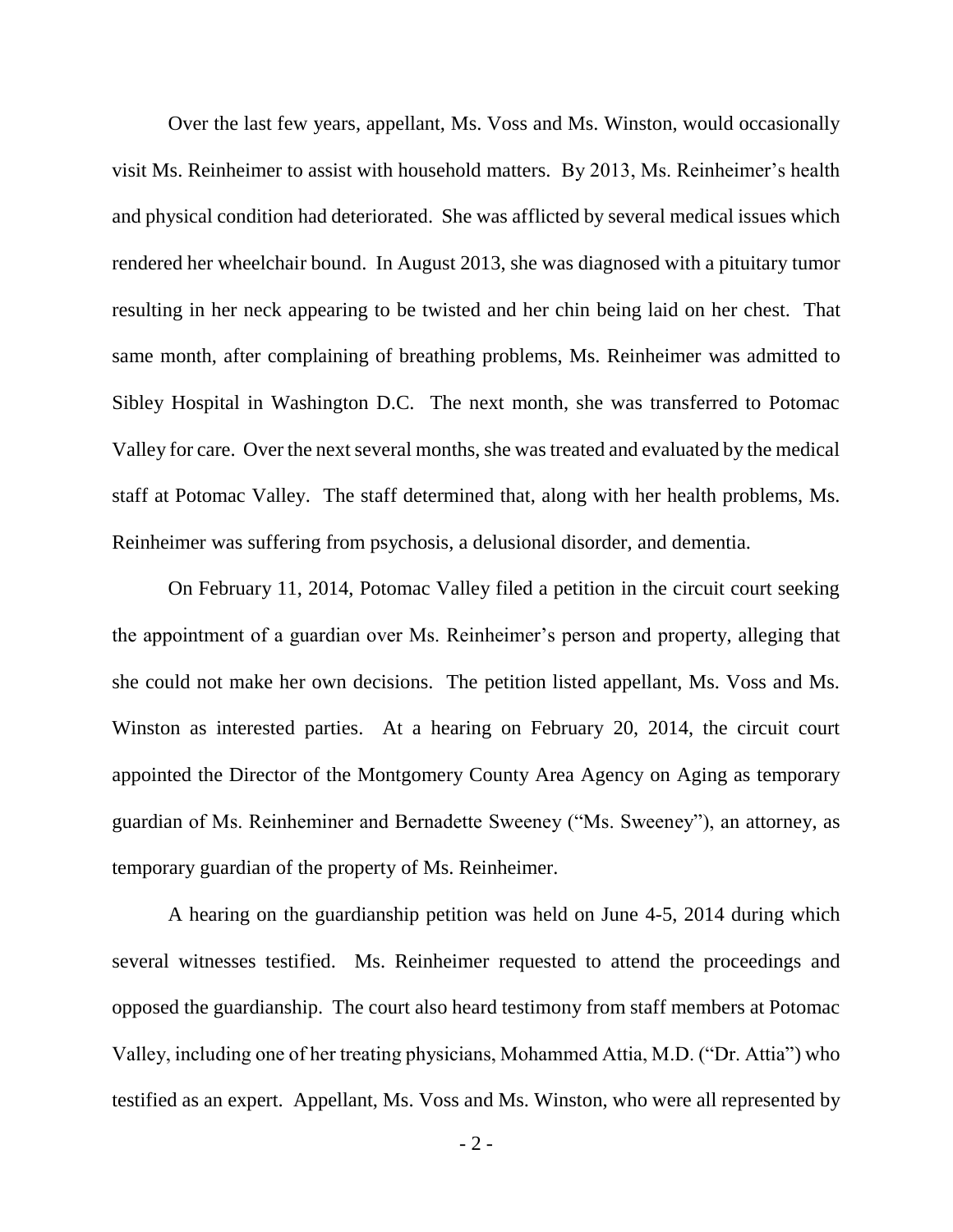counsel, also testified, along with several other individuals. Appellant testified that as a result of their close relationship, he knew what Ms. Reinheimer wanted and possessed the necessary resources to arrange for whatever care Ms. Reinheimer required to return home. At the trial, two medical certificates were admitted asserting that Ms. Reinheimer suffered from delusions and dementia. After hearing testimony, the circuit court found that Ms. Reinheimer did suffer from dementia which prevented her from making responsible choices regarding her health and finances and appointed the Montgomery County Area Agency on Aging as her guardian.

Appellant noted a timely appeal, challenging the appointment of a guardian. Additional facts shall be provided, *infra*, to the extent they prove relevant in addressing the issues presented.

### **STANDARD OF REVIEW**

Md. Rule 8–131(c) mandates that:

When an action has been tried without a jury, the appellate court will review the case on both the law and the evidence. It will not set aside the judgment of the trial court on the evidence unless clearly erroneous, and will give due regard to the opportunity of the trial court to judge the credibility of the witnesses.

This Court has explained appellate review of matters tried without a jury in *Conrad v.* 

*Gamble*, 183 Md. App. 539, 550-51 (2008).

We will not set aside the trial court's judgment on the evidence unless it is clearly erroneous and we give due regard to the opportunity of the trial court to judge the credibility of the witnesses. "If any competent material evidence exists in support of the trial court's factual findings, those findings cannot be held to be clearly erroneous." With regard to mixed questions of law and fact, "we will affirm the trial court's judgment when we cannot say that its evidentiary findings were clearly erroneous, and we find no error in that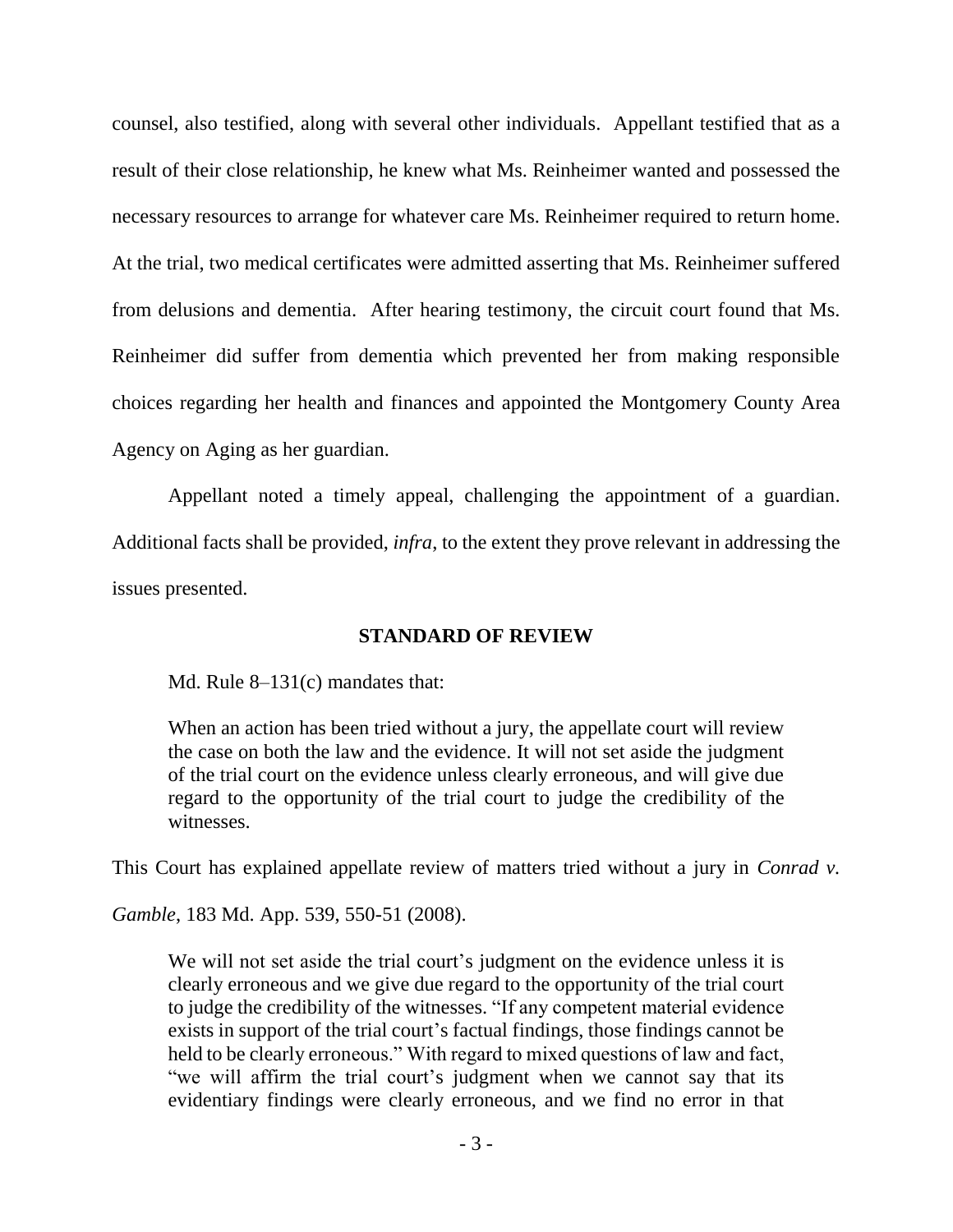court's application of the law." As for pure questions of law, "the trial court 'enjoys no deferential appellate review,' and the appellate court 'must apply the law as it discerns it to be.'"

(internal citations omitted).

#### **DISCUSSION**

Appellant advances three allegations of error. First, he alleges that the circuit court erred in finding that Ms. Reinheimer lacked sufficient understanding to make responsible decisions consistent with her welfare and safety. Second, he contends that the court erred in finding that there was no less restrictive form of intervention available. Third, he argues that the circuit court improperly admitted hearsay testimony and relied upon it in finding that Ms. Reinheimer suffered from dementia. Preliminarily, we must dispose of Potomac Valley's contention that appellant lacks standing to appeal. Potomac Valley notes that Ms. Reinheimer has not appealed the trial court's ruling. It concedes that appellant had standing at the trial level because he sought the appointment as guardian, but argues that on appeal he possesses no such claim and thus loses standing. Appellant was able to participate in the proceedings before the trial court because he was an "interested person" as defined by Maryland Code (1974 Repl. Vol. 2011), §13-101(j) of the Estates and Trusts Article [hereinafter Est. & Trusts].

"Interested person" means the guardian, the heirs of the minor or disabled person, any governmental agency paying benefits to the minor or disabled person, or any person or agency eligible to serve as guardian of the disabled person under § 13-707 of this title. If an interested person is also a minor or a disabled person, interested person also includes a judicially appointed guardian, committee, conservator, or trustee for that person, or, if none, the parent or other person having assumed responsibility for him.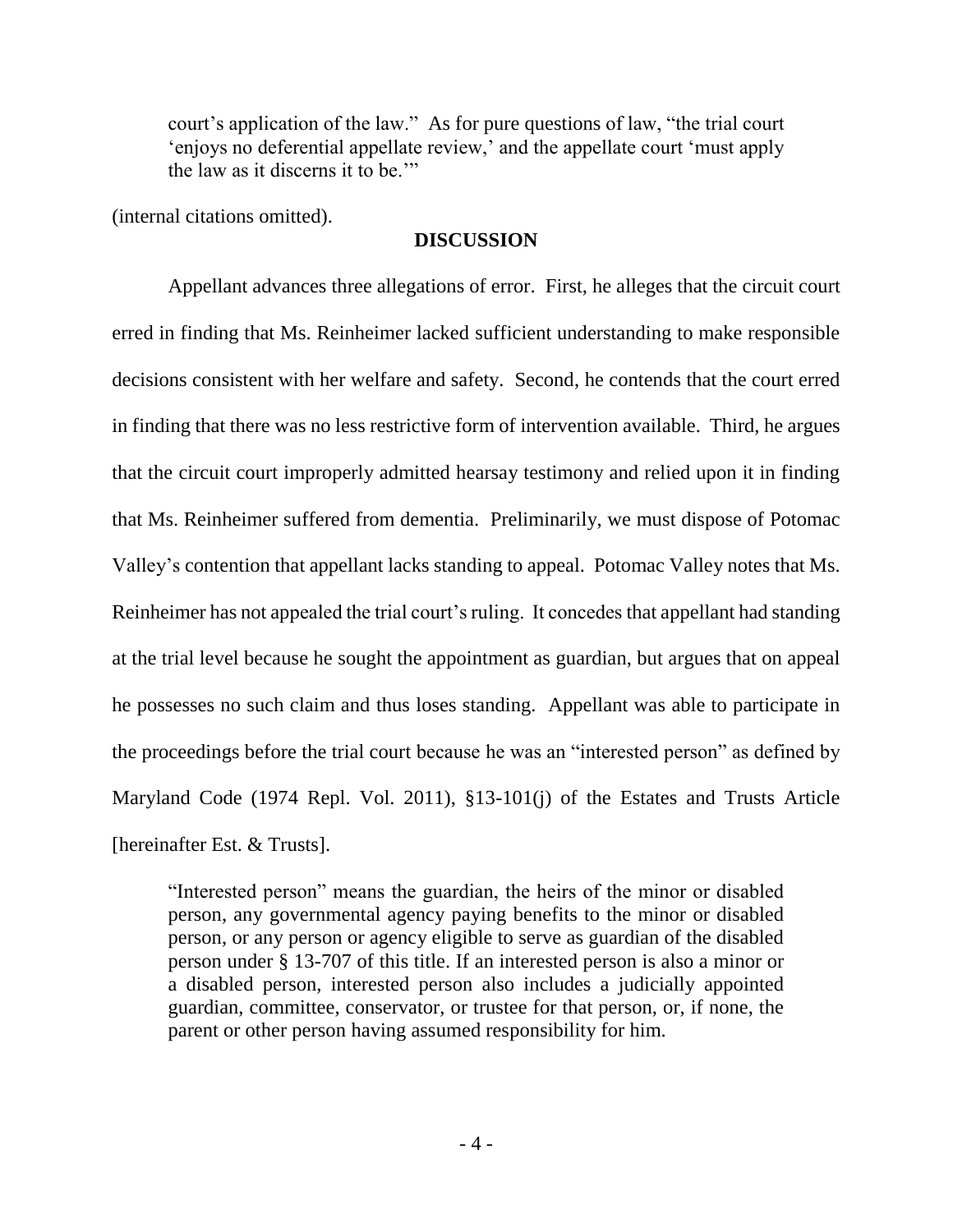Est. & Trusts §13-707 provides a list of individuals or entities who may be considered for

guardianship.

(1) A person, agency, or corporation nominated by the disabled person if the disabled person was 16 years old or older when the disabled person signed the designation and, in the opinion of the court, the disabled person had sufficient mental capacity to make an intelligent choice at the time the disabled person executed the designation;

(2) A health care agent appointed by the disabled person in accordance with Title 5, Subtitle 6 of the Health – General Article;

(3) The disabled person's spouse;

(4) The disabled person's parents;

(5) A person, agency, or corporation nominated by the will of a deceased parent;

(6) The disabled person's children;

(7) Adult persons who would be the disabled person's heirs if the disabled person were dead;

(8) A person, agency, or corporation nominated by a person caring for the disabled person;

(9) Any other person, agency, or corporation considered appropriate by the court; . . .

In *In Re Lee*, 132 Md. App. 696, 701 (2000), a daughter brought proceedings before the

circuit court seeking appointment as guardian for her father. Her brother participated in

the proceedings, objecting to the appointment of the sister as guardian and requesting that

he be made guardian. *Id.* at 703. Following a trial, the circuit court appointed the sister as

guardian and the brother appealed. *Id.* at 708. Before this Court, the sister challenged the

brother's standing to contest her appointment as guardian. *Id*. at 709. Concluding that the

brother had standing, we explained:

Initially, we note that appellant, as the son of the subject of a guardianship proceedings, is an "interested person" under Maryland law and has standing to participate, in his own right, in those proceedings. *See* [Est. & Trusts] §13– 101(j), *supra*, defining interested person. . . . Equally important, [the father] has no other way to assert his rights but through his son. As he has been adjudged incompetent, he has lost the right to bring suit on his own behalf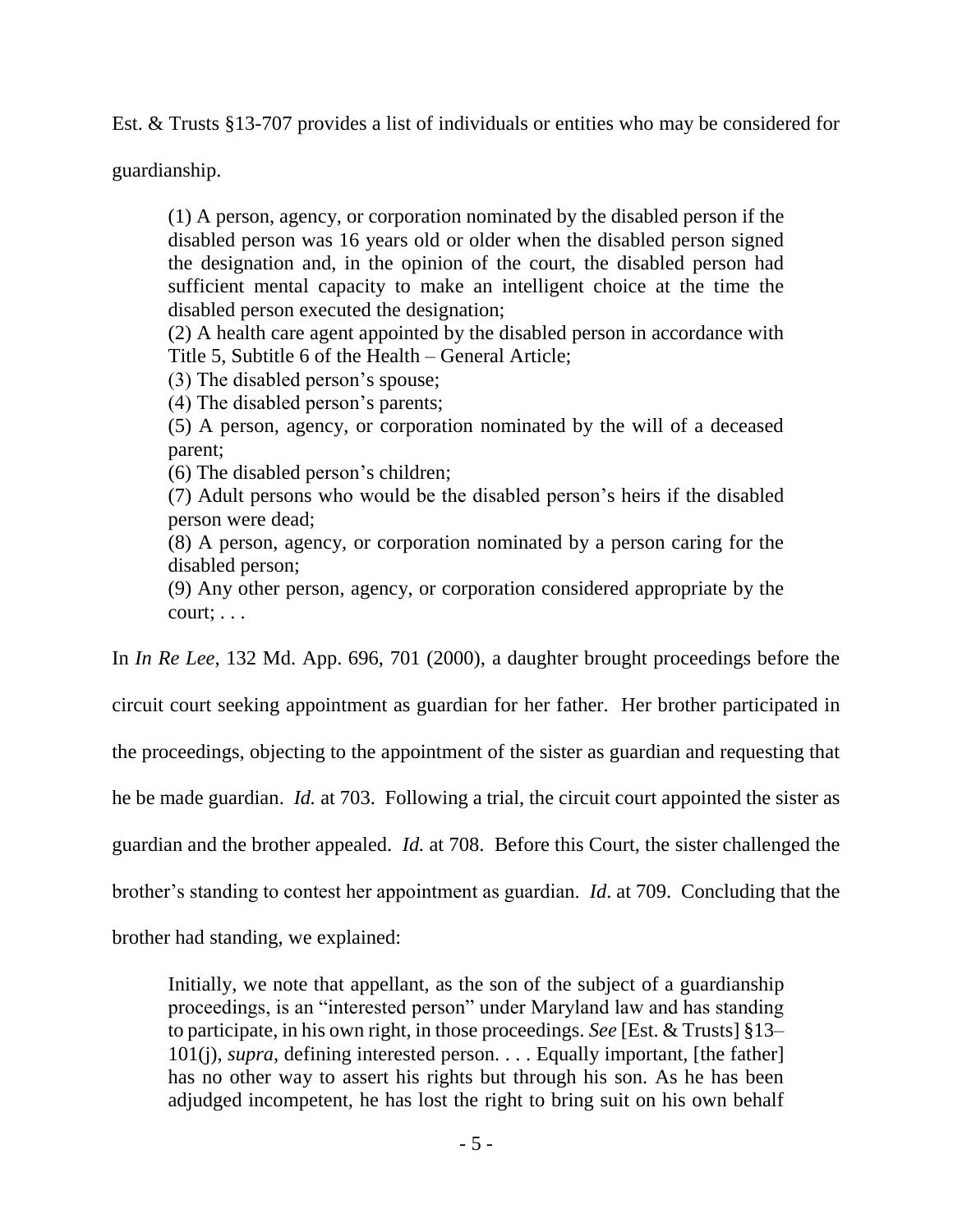and the attorney appointed by the court to represent him has, to date, functioned principally as an arm of the court and is unlikely to seek approval to appeal the very outcome she sought on his behalf. In short, appellant is not only "as effective a proponent" of [the father]'s rights as [the father] is, he is the only proponent of [the father]'s rights. It therefore follows that, unless appellant is given standing to assert his father's rights, [the father]'s rights "are likely to be 'diluted or adversely affected'" as he will have effectively lost his means and thus his right to appeal. Accordingly, we find that appellant has standing to assert [the father]'s rights in this appeal.

*Id.* at 710. Likewise, in the instant case, appellant was an interested person for purposes of possible guardianship, under Est. and Trusts §13-707(9). As such, he maintained standing to appeal any decision made during the guardianship proceedings. *See also Law v. John Hanson Sav. & Loan, Inc.*, 42 Md. App. 505, 511 (1979), in which the Court of Appeals explained than an appellant, seeking removal of her brother as a court appointed guardian to their father, "was entitled [as an interested person] to bring matters pertaining to the guardianship estate to the attention of the court . . . [and could] invoke the jurisdiction of the court at any time to resolve questions concerning the estate or its administration."

#### **I. The court's finding that Ms. Reinheimer lacked sufficient understanding**

Appellant argues that the court lacked clear and convincing evidence to establish that Ms. Reinheimer was unable to render and communicate responsible decisions regarding her health, welfare and safety. Potomac Valley responds that to the contrary, there was overwhelming evidence before the court establishing that Ms. Reinheimer suffered from dementia.

Est. & Trusts §13-705(b) provides that:

A guardian of the person shall be appointed if the court determines from clear and convincing evidence that a person lacks sufficient understanding or capacity to make or communicate responsible decisions concerning his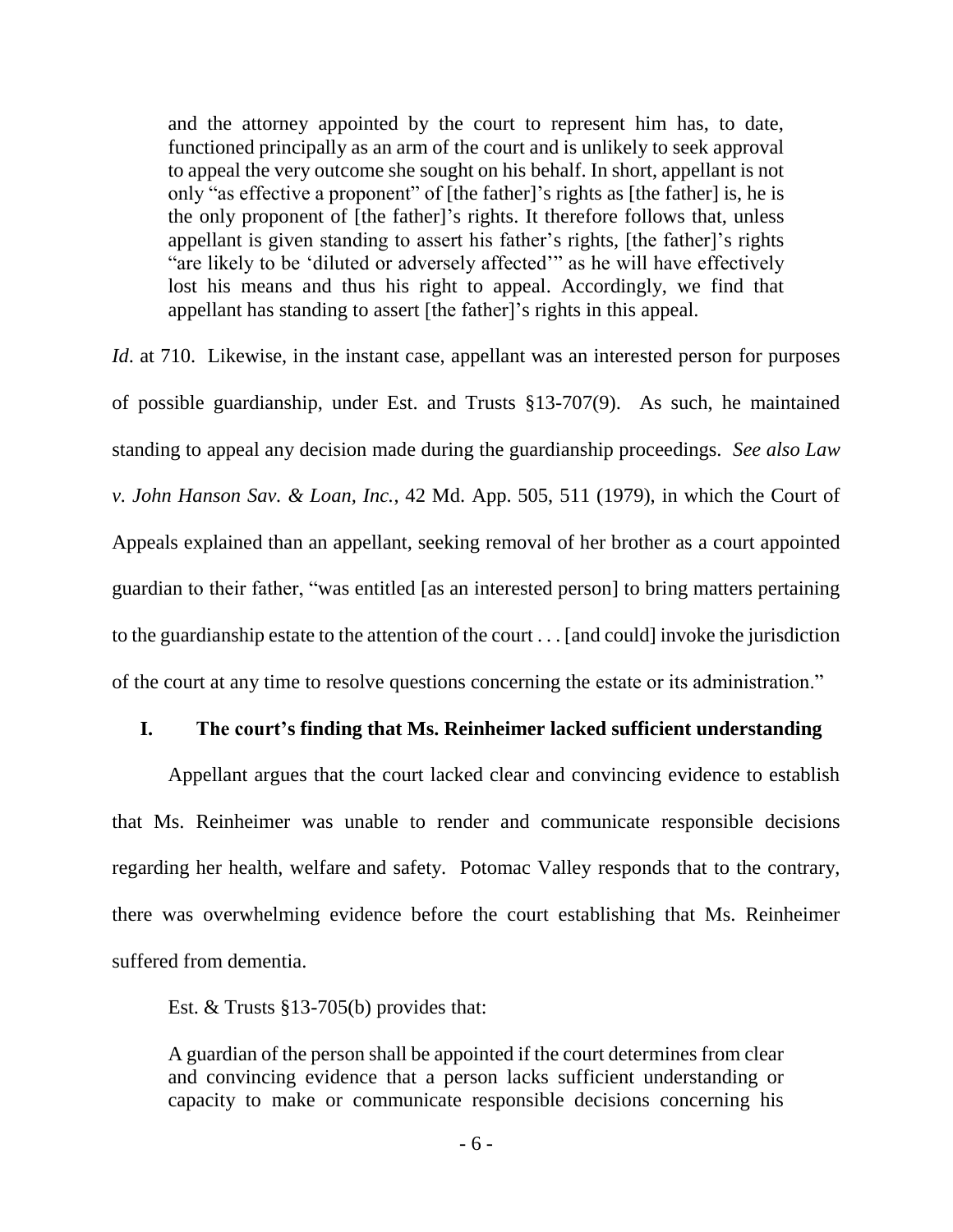person, including provisions for health care, food, clothing, or shelter, because of any mental disability, disease, habitual drunkenness, or addiction to drugs, and that no less restrictive form of intervention is available which is consistent with the person's welfare and safety.

A circuit court must determine based on clear and convincing evidence that the subject of

the guardianship petition lacks the understanding or capacity to make responsible decisions

for his or herself. *See In Re Lee*, 132 Md. App. at 714. In its ruling that Ms. Reinheimer

could not make these decisions, the court observed:

THE COURT: In this case, I've had an opportunity to meet Ms. Reinheimer and view her in court and listen to her testimony as well as the testimony of people who know her, who have known her for a long time, and who have known her for a lesser time. And it's a complicated case, simply because when you hear her speak in court, as some of the people have testified, she's pretty certain about what she wants to say, and she doesn't seem to have any doubt about what she has to say. But there's clearly evidence that shows that she is confused and uncertain and inaccurate about many of the things that she says. \* \* \*

Her mental faculties were significantly reduced when she entered, I think, Potomac Valley at that time. And there was consistent observations of her throughout her stay at Potomac Valley of dementia, that she was confused, that she had hallucinations, that – well, those, I guess, were the two primary things. But she also exhibited issues of anxiety. And so, I believe that the diagnosis of dementia was accurate as it related to her. Although she is certain about the fact that she wants to go home. I can't imagine anyone that wouldn't be certain about that. Who wouldn't want to go home rather than staying in a nursing home?

\* \* \*

So, it also is clear to me from the evidence that her condition has not improved – at least her mental condition has not improved since she arrived at Potomac Valley. It certainly hasn't improved whatsoever her ability to understand. Her decision making has not improved in that time.

The court based these findings on the evidence and testimony presented. Dr. Attia testified

that since September of 2013, he had visited with Ms. Reinheimer on multiple occassions.

He recounted times when Ms. Reinheimer would "confabulate", meaning that even when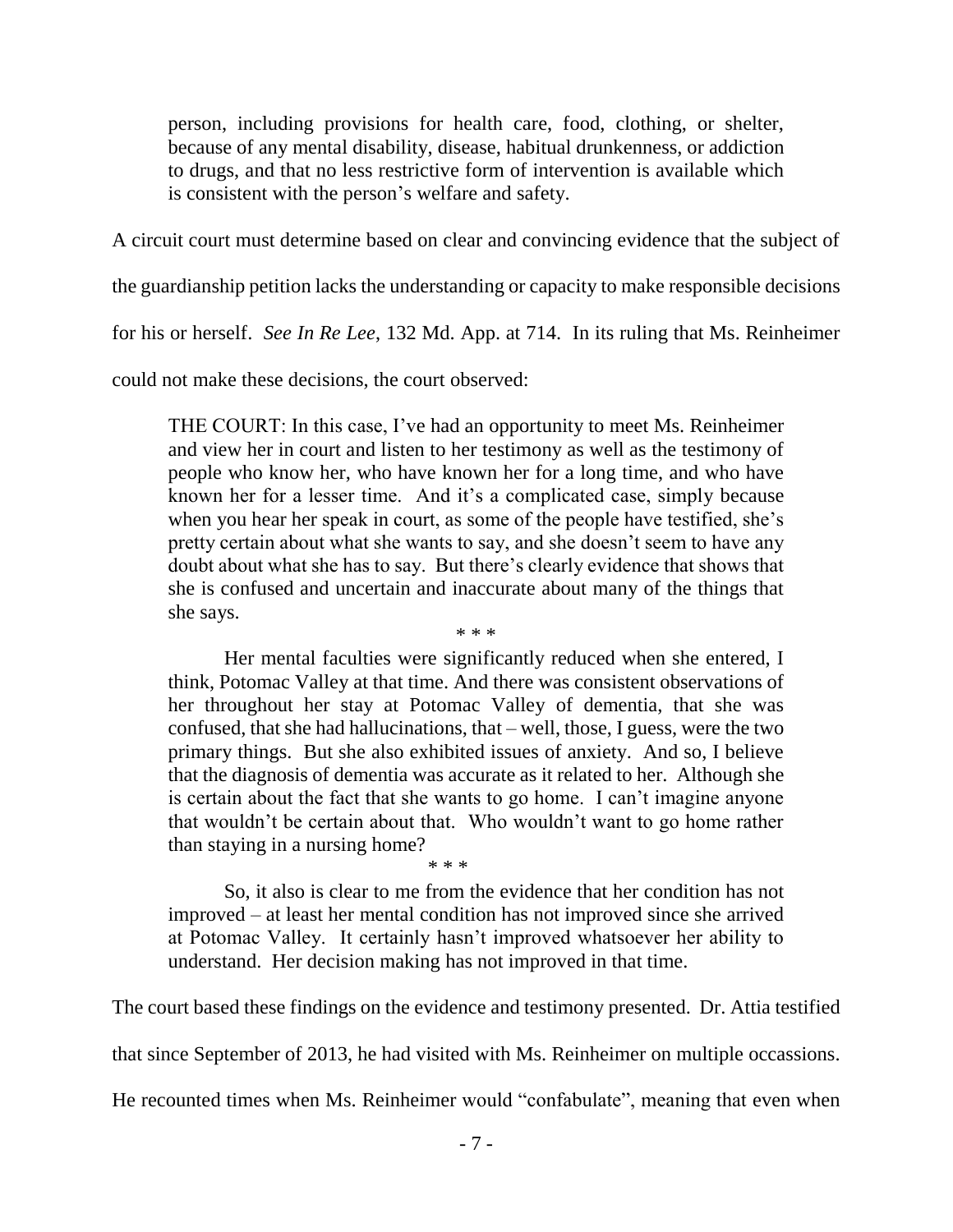she was in pain, she would respond to his questions in a manner that was intended to give the impression that her condition was better than it actually was. For example, if she was being treated for back pain, and he asked how she was feeling, she would respond that everything was alright. He explained to the court that confabulation is a sign that a patient is not in touch with reality. On other occasions, he would visit Ms. Reinheimer and she was unable to communicate any intelligible answers to his questions. Dr. Attia testified that although she was very pleasant and they had a good rapport, he concluded that she had a delusional disorder, and that she was not able to properly manage her affairs at that time based on her physical and mental condition. Appellant argues that the court erred in considering Dr. Attia's testimony because it was contradictory or confusing. He points out that Dr. Attia's diagnosis of Ms. Reinheimer changed over the course of his visits with her. He originally diagnosed her with failure to thrive, then with psychosis, thought disorder and inability to function, before arriving at his final diagnosis of dementia. We are not persuaded that this renders Dr. Attia's testimony contradictory or confusing. All of these diagnoses are consistent with Dr. Attia's opinion that Ms. Reinheimer was experiencing physical and mental barriers to her ability to render responsible decisions for herself.

The court also heard testimony from Ms. Winston, who would occasionally visit Ms. Reinheimer and stay with her for several days. She testified that although Ms. Reinheimer was immobile, she had fired her in home caretakers, claiming that they weren't performing their jobs. She also testified that there was a foul odor in the home because Ms. Reinheimer's dog was not being let outside, as a result of her immobility, and so it would urinate and defecate in the home. She also recounted one instance when Ms.

- 8 -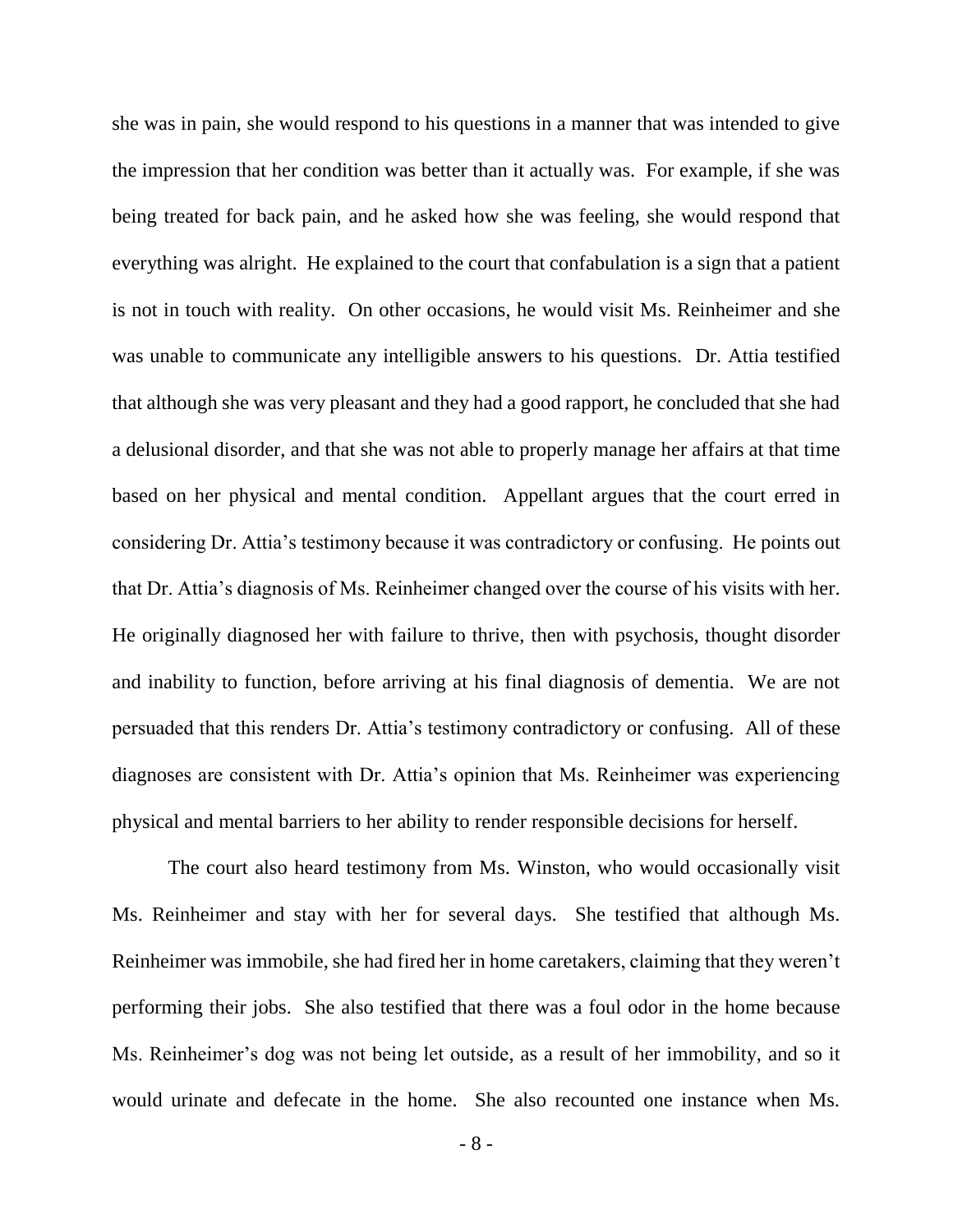Reinheimer phoned her, stating that she could not breathe and asking Ms. Winston if she should call 911, to which Ms. Winston responded that she should.

Ms. Hart, one of the social workers at Potomac Valley also testified regarding her interactions with Ms. Reinheimer. She testified that sometimes Ms. Reinheimer was uncooperative when the staff attempted to perform mental tests and that she believed Ms. Reinheimer was not properly appreciating the seriousness of her condition. Ms. Reinheimer had indicated to Ms. Hart that she could return home and care for herself with "a little help" but Ms. Hart claimed that Ms. Reinheimer needed much more assistance. Ms. Reinheimer had also asserted that she could walk, when in fact, she was wheelchair bound and could not move without assistance. Ms. Hart also testified to personally observing at least one instance when Ms. Reinheimer appeared to be hallucinating.

The court's findings were based upon the testimony of several individuals, including Ms. Reinheimer's medical doctor, staff at Potomac Valley and her personal friends. We conclude that there was sufficient testimony presented before the circuit court to support its finding that Ms. Reinheimer was not able to make responsible decisions regarding her health and/or welfare.

## **II. The court's finding that there was no less restrictive form of intervention available.**

Next, appellant contends that the court erred in failing to consider a less restrictive alternative, specifically, permitting Ms. Reinheimer to return home to receive care. Appellant is correct that Est. & Trusts §13-705(b) requires the court to consider less restrictive alternatives to guardianship. *See also In re Rosenberg*, 211 Md. App. 305, 320

- 9 -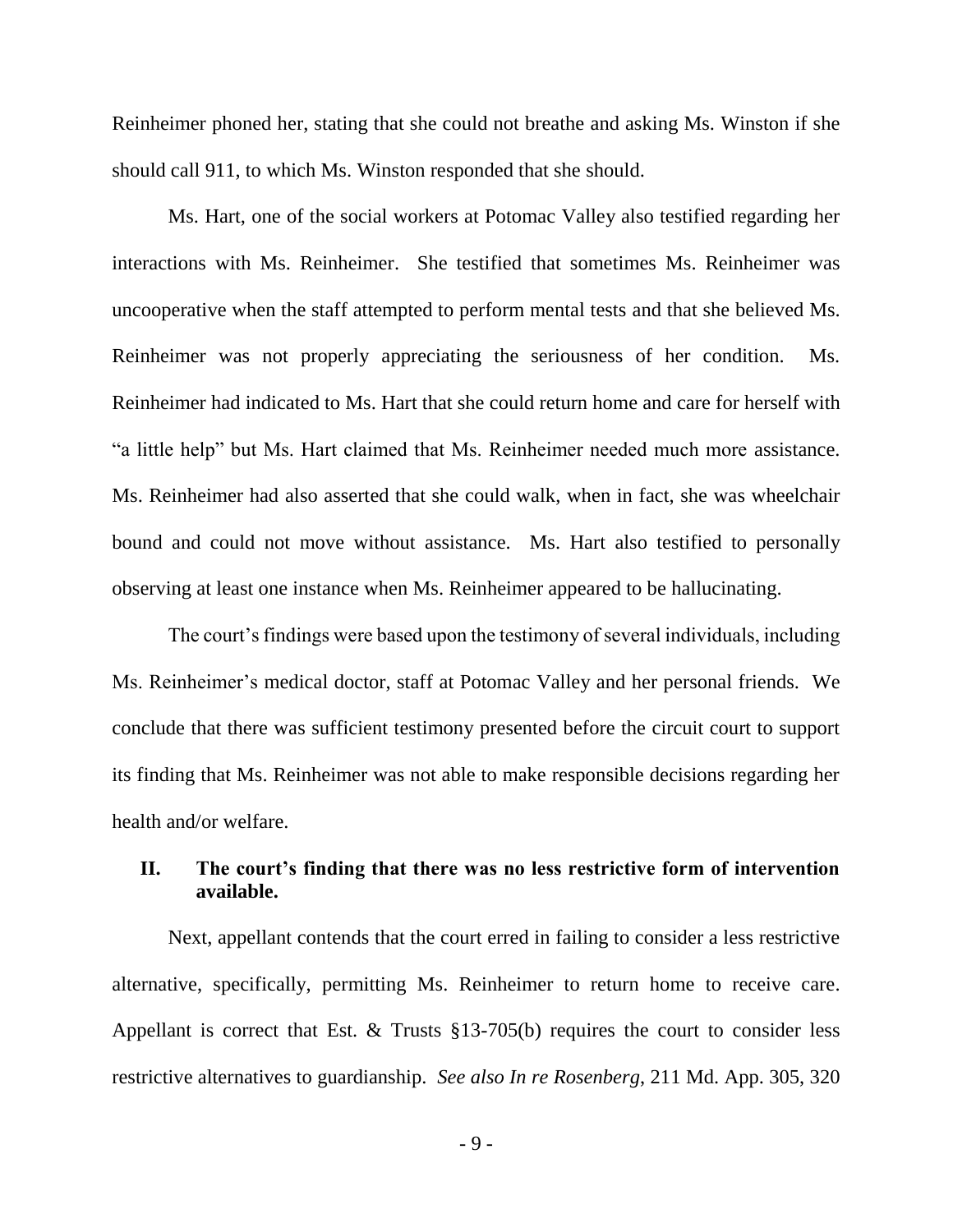(2013) ("Admittedly, [§13-705(b)] does require a circuit court to explore less restrictive alternatives to appointment of a guardian of the person."). This record reveals that the court did consider the possibility of Ms. Reinheimer returning home, and found that it was not a viable option.

THE COURT: Although she is certain about the fact that she wants to go home. I can't imagine anyone that wouldn't be certain about that. Who wouldn't want to go home rather than staying in a nursing home?

But I also think that, in looking at her situation  $-$  and it was pretty revealing at the end of the day hearing about the very specific needs that she has in terms of her physical needs – can't walk, can't go upstairs, can't even transfer herself from a bed to a chair, or a chair to a standing, or chair to a bathroom – . . .

It is evident that the court considered and appreciated Ms. Reinheimer's desire to return home to receive care. However, the court also observed that because of the severity of her condition, she would need 24/7 care and there was no plan in place to accommodate that. Considering this, and the testimony of other witnesses that Ms. Reinheimer had consistently underestimated the seriousness of her condition and the amount of care she needed, the court's finding that returning home would not be the best option for Ms. Reinheimer was not unfounded. Its consideration of the option however was sufficient to meet the statutory requirement of Est. & Trusts §13-705, and accordingly, we find no error.

#### **III. The court's admission of witness testimony**

Finally, appellant alleges that the court erred in admitting hearsay statements made by Dr. Attia and Ms. Hart. We begin by noting that a circuit court has discretion when considering the admissibility of evidence and we will not reverse unless the trial court has abused that discretion. *See* Md. Rule 5-104. Hearsay testimony is inadmissible, and thus a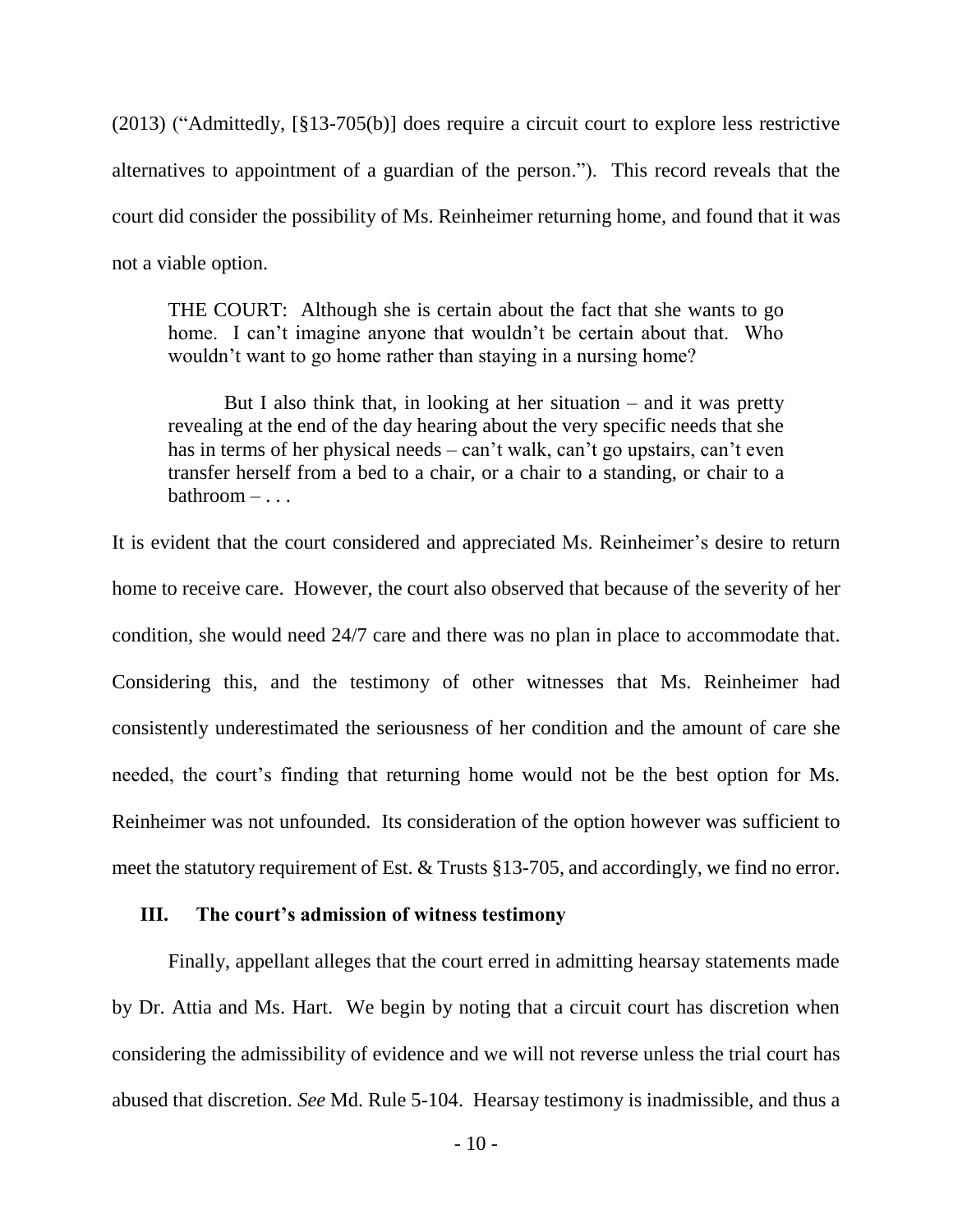trial court has no discretion to admit it unless it falls under one of the exceptions provided for in Maryland Rule 5-802; *Halloran v. Montgomery Cnty. Dep't of Pub. Works*, 185 Md. App. 171, 196 (2009). Following a review of the trial transcript, we perceive no error in the circuit court's admission of the testimony of either Dr. Attia or Ms. Hart. Appellant contends Ms. Reinheimer's counsel objected several times during Dr. Attia's direct examination to hearsay but the record reveals that the majority of the objections he refers to were not hearsay objections. They were objections to the form of certain questions and motions to strike the answers as a result of improper form. Ms. Reinheimer's counsel did object at least once to Dr. Attia testifying regarding notes in the medical chart that he himself did not write. However, the court overruled the objection, noting that Dr. Attia was testifying as an expert and as such, he was permitted to consider other sources in coming to his conclusions. Maryland Rule  $5-702(3)$ <sup>1</sup> states that a trial court must consider whether there is a sufficient basis to support the expert's testimony. This Court has established that an expert's opinion and testimony can be predicated upon facts from reports of third parties. An expert witness may base his or her opinion on evidence that is ascertained from "facts contained in reports or examinations by third parties." *Keene Corp., Inc. v. Hall*, 96 Md. App. 644, 660 (1993) (emphasis in original). Accordingly,

l

<sup>&</sup>lt;sup>1</sup> "Expert testimony may be admitted, in the form of an opinion or otherwise, if the court determines that the testimony will assist the trier of fact to understand the evidence or to determine a fact in issue. In making that determination, the court shall determine (1) whether the witness is qualified as an expert by knowledge, skill, experience, training, or education, (2) the appropriateness of the expert testimony on the particular subject, and (3) whether a sufficient factual basis exists to support the expert testimony."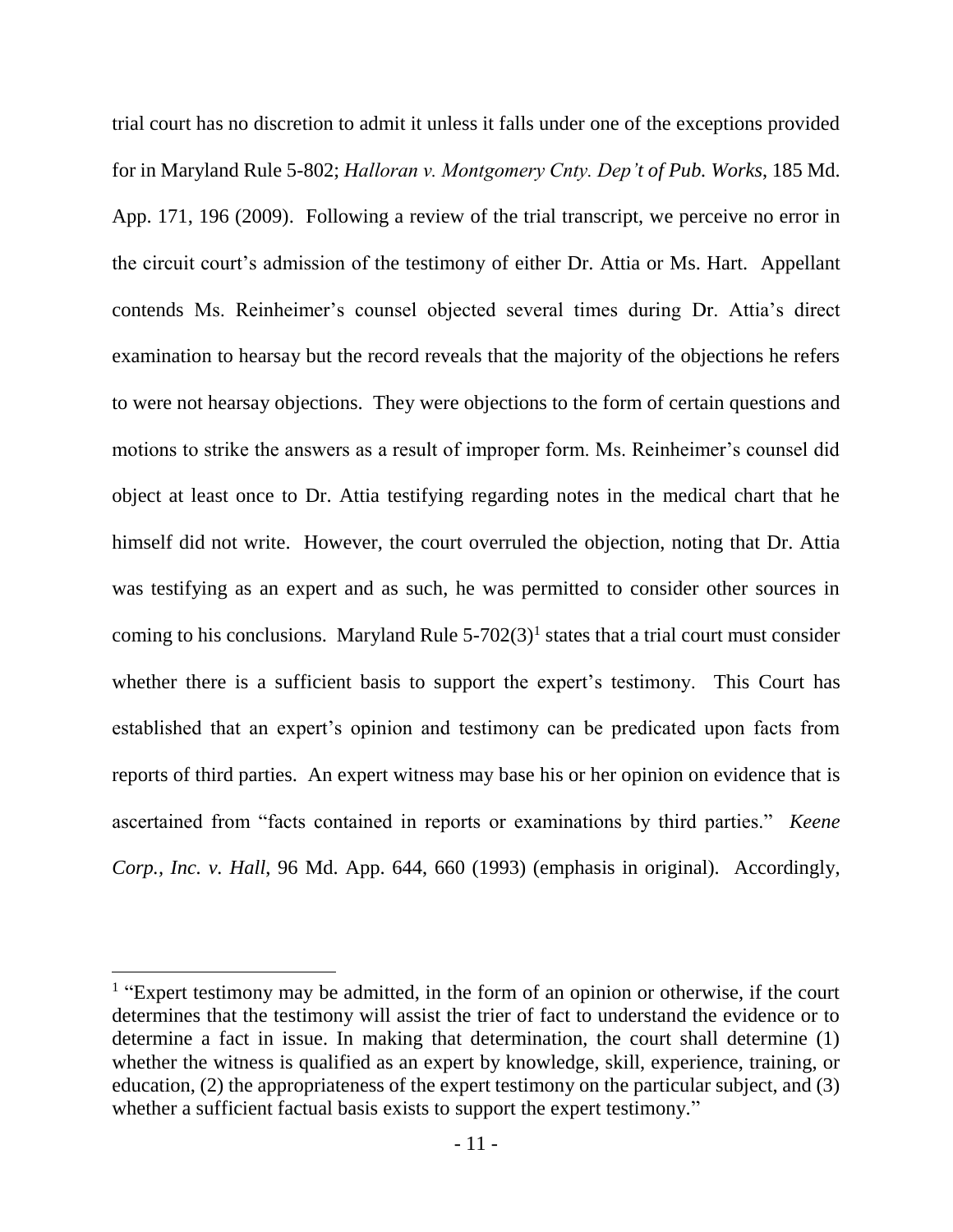while Dr. Attia did rely upon both his personal observations of Ms. Reinheimer and notes made by other medical staff in her records, he was permitted to do so as an expert witness.

Regarding appellant's allegations of error as to Ms. Hart, we also perceive no error. Each objection made by counsel was considered and ruled upon and we find no basis to reverse. Appellant argues that Ms. Hart was permitted to give her medical opinion even though she was not certified as an expert. However, the transcript does not support this claim. Appellant cites to the following exchange in support:

[POTOMAC VALLEY'S COUNSEL]: Okay. Have you had any conversations with Ms. Reinheimer that would indicate that she may be having hallucinations?

[MS. REINHEIMER'S COUNSEL]: Objection.

THE COURT: Overruled.

[MS. REINHEIMER'S COUNSEL]: This witness has not been qualified as an expert to determine what is a hallucination or what is not a hallucination. That calls for an opinion by a medical expert.

THE COURT: Okay. Why don't you approach?

#### BEGIN BENCH CONFERENCE

THE COURT: All right. So, I didn't take that question as a diagnostic question but rather a question about physical observation, for example saying hello to someone that wasn't in the room.

[MS. REINHEIMER'S COUNSEL]: Correct.

THE COURT: So, I'm taking it as simply an observations [sic].

[MS. REINHEIMER'S COUNSEL]: Okay. That's what it is then.

[POTOMAC VALLEY'S COUNSEL]: Okay.

### END BENCH CONFERENCE